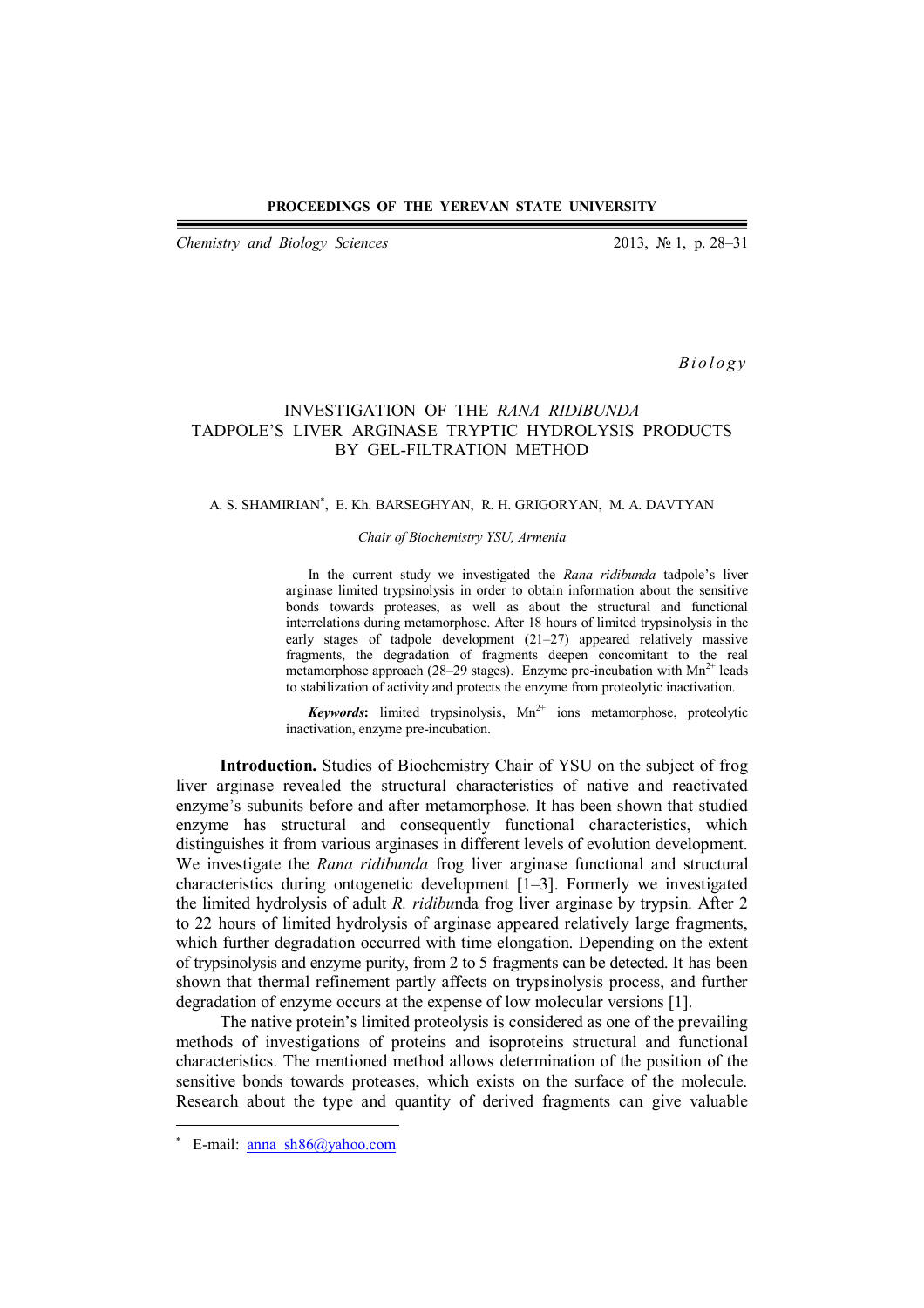information about the stage of the polypeptide chain scroll, as well as conformation of macromolecules [4]. Different proteins display diverse sensitivity towards the influence of proteases. This method was successfully used to investigate structural and functional features of certain enzymes such as serum albumin [5], one of the molecular forms of glycogen synthesis [6], creatine kinase [7], adenosine triphosphatase [8], myosin [9] and bovine liver arginase [4].

In this study, we attempted to investigate the *R. ridibunda* tadpole's liver arginase limited hydrolysis by trypsin.

**Materials and Methods.** *R. ridibunda* Pallas tadpoles are served as a research object. The study was approved by the ethics committee of the Biochemistry Chair of YSU and implemented in accordance with the Helsinki convention related to animal studies. Tadpoles were collected from the lake Ayghrlich and Metsamore River and maintained in glass aquariums with faucet water at room temperature. The development classification was done by Terentev, which was based on the external morphology of frogs [10]. The first 19 stages are embryonic and the 30th stage corresponds to the beginning of the real metamorphose. For tadpoles from 21 to 27 stages of development, genesis of teeth and gills, differential, but not functional hind limbs development are typical, and from 28 to 29 stages of development, limbs are movable and well developed, fore limbs are formed however the signs of tail disappearance are not visible yet. The *R. ridibunda* tadpole's liver arginase preparations final concentration is 5%, which were prepared by distilled water. Enzyme activity was measured by Ratner and Pappas method [3], subsequently the urea, which emerges by substrate dissection, was measured according to the method of Archibald, modified by Moore and Kauffman [3].

The absorbance of protein was measured in a spectrophotometer (Genesys 10S UV-VIS) at 280 *nm*. The molecular weights of fragments were determined by Gelfiltration method (Sephadex G-200, Uppsala, Sweden). The equilibration and elution was done with buffer solution containing 0.05 *mol* glycine-NaOH (pH 9.5) at  $25^{\circ}$ C, elution velocity is 20 *ml* per hour.

Marker proteins (urease, alcohol dehydrogenase, human serum albumin, pepsin, trypsin and ribonuclease) are used for determining the molecular masses. During the experiments we used purified, chymotrypsin free trypsin preparations, which was added by 1 *mg/ml* concentration to 5% enzyme preparation. The reaction stopped by soybean antitrypsin with 0.2% concentration in the solution.

**Results and Discussion.** In the current study the limited trypsinolysis of *R. ridibunda* tadpole's liver arginase was investigated; it is notable that the tadpoles were in certain phase of development (21–27 and 28–29 stages). The results are presented in theTable.

Furthermore, in the present report we investigate the effect of bivalent  $Mn^{2+}$ ions on the sensitivity of *R. ridibunda* tadpole's liver arginase proteolytic inactivity. According to the results obtained from our previous study of adult frog liver arginase,  $Mn^{2+}$  increases the sensitivity of studied enzyme towards trypsin activity, and inactivates the pre-incubated samples. The increase in the number of fragments and decrease of fragments weights proves that point. Probably, after preincubation by  $Mn^{2+}$  conformation changes occur in arginase, which reflects on the sensitivity of enzyme towards proteolysis [11].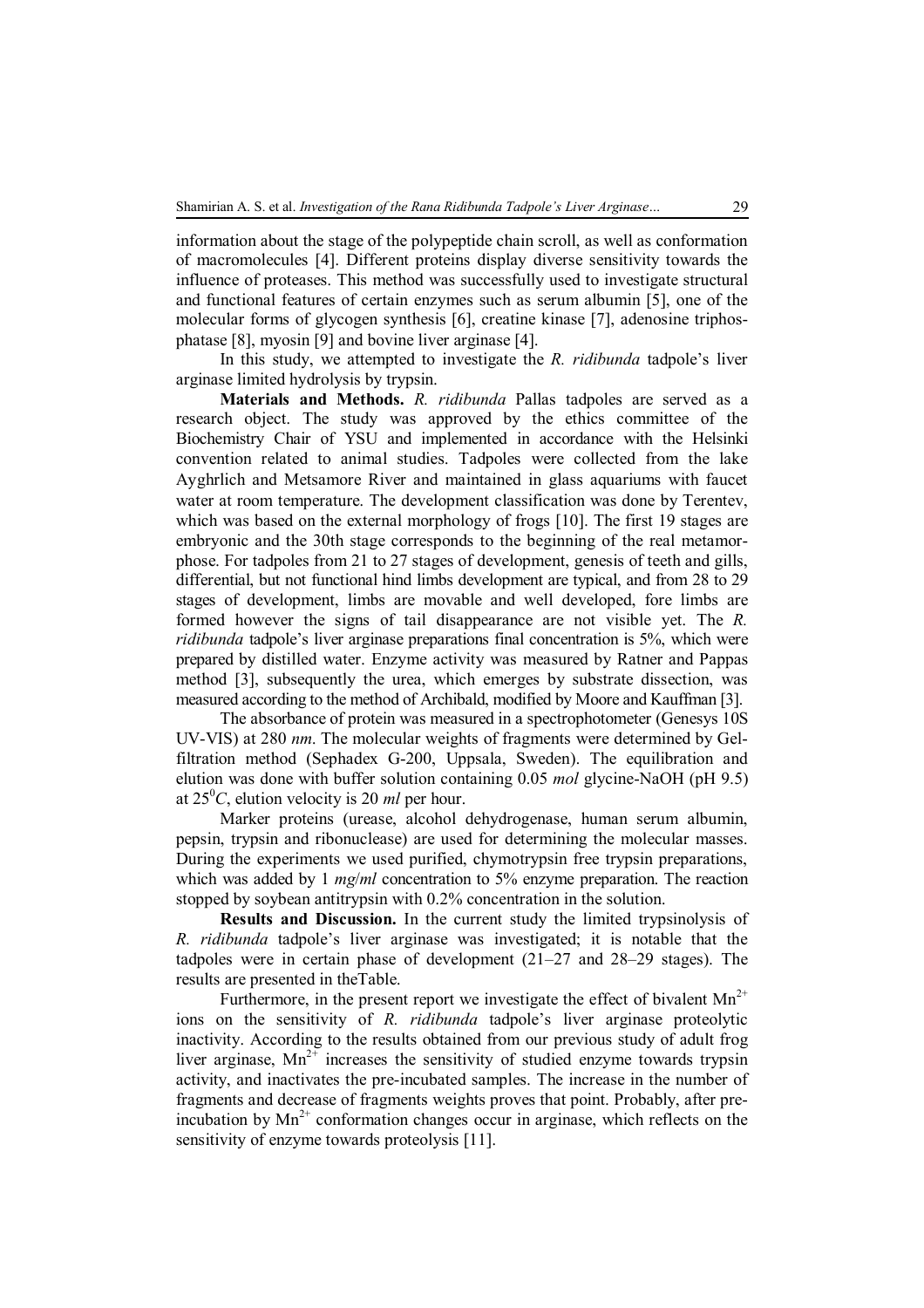| Sample                          | Development<br>Phase | Conditions                  | Molecular Weights of Fragments,<br>Dalton | $N2$ of Fragments $\vdash$ |
|---------------------------------|----------------------|-----------------------------|-------------------------------------------|----------------------------|
| Partially<br>purified<br>enzyme | $21 - 27$            | 18 $h_x$ – Mn <sup>2+</sup> | 36000, 18000, 8200                        |                            |
|                                 |                      | 18 $h_x + Mn^{2+}$          | 36000, 18000, 8200                        |                            |
|                                 | $28 - 29$            | 18 $h_1 - \text{Mn}^{2+}$   | 37050, 22910, 15850, 6918                 |                            |
|                                 |                      | $18 h$ , $+ Mn^{2+}$        | 37050, 15140, 8511                        |                            |

*The effect of Mn2+ ions on the sensitivity of Rana ridibunda tadpole's liver arginase towards proteolytic inactivation* 

Comparing the results of the presented investigation with the results of limited proteolysis of adult frog's liver arginase can be observed, that after 18 *h* of trypsinolysis in the early stages of tadpole development (21–27) appeared 3 fragments, while concomitant with the pre-metamorphic stages (28–29) in the preparation without  $Mn^{2+}$  appeared 4 fragments, which corresponds to the number of derived fragments of adult frog liver arginase trypsinolysis in the same conditions [11]. The number of derived fragments are the same in the presence of  $Mn^{2+}$  at the early stage of tadpole development (21–27), as well as premetamorphic stages (28–29).The results will lead us to the conclusion that enzyme pre-incubation with  $Mn^{2+}$ protected the premetamorphic tadpole's liver arginase from proteolysis.

According to the obtained results we can assume, that further characteristic investigation of *R. ridibunda* frog liver arginase limited trypsinolysis and structural research of derived fragments will allow us to obtain information about the polypeptide chain, amino acids structure and successions, likewise about the position of proteolysis sensitive bonds during ontogenesis. However, our data allow us to discuss the structural differences and dimensional array of two molecular models of *R. ridibunda* frog's liver arginase, which distinguishes it from various arginases in different levels of evolution development.

 *Received 02.07.2012*

## **REFERENCES**

- 1. **Shamirian A.S., Barseghyan E.Kh., Davtyan M.A.** Limited Proteolysis of *Rana ridibunda* Frog Liver Arginase by Trypsin. // International Young Scientists Conference, Perspectives for Development of Molecular and Cellular Biology-3. Armenia, Yerevan, 2012, № 3, p. 181–184.
- 2. **Shamirian A.S., Barseghyan E.Kh.** Structure Characterization of *Rana ridibunda* Frog Liver Arginase. // FEBS Journal,  $22<sup>nd</sup> IUBMB$  and  $37<sup>th</sup> FEBS$  congress. Spain, Seville, 2012, v. 279, № 1, p. 455.
- 3. **Artsruni N.A., Barseghyan E.Kh., Davtyan M.A.** Comparative Study of *R. ridibunda* Frogs Liver Arginase Before and After Metamorfosis. // Biol. J. Armenia, 2002, v. 54, № 1–2, p. 9–13 (in Russian).
- 4. **Gevorgyan M.A., Davtyan M.A.** The Study of Tryptic Producets of Arginase by Gel-Filtration Method. // Uchenye Zapiski EGU, 1999, № 1, p. 79–82 (in Russian).
- 5. **Peters T.Jr., Peldhoff R.C.** Fragments of Bovine Serum Albumin Produced by Limited Proteolysis. Isolation and Characterization of Tryptic Fragments. // Biochemistry, 1975, v. 14, № 15, p. 3384–3391.
- 6. **Takeda Y., Brewer H.B., Lanier J. et.al.** Structural Studies on *Rabbit muscle* Glycogen Synthase. I. Subunit Composition. // Biol. Chem., 1975, v. 250, № 23, p. 8943–8950.
- 7. **Price N.C., Murray S., Milner-white E.J.** The Effect of Limited Proteolysis on *Rabbit muscle* Creatin Kinase. // Biochem. J., 1981, v. 199, № 1, p. 239–244.